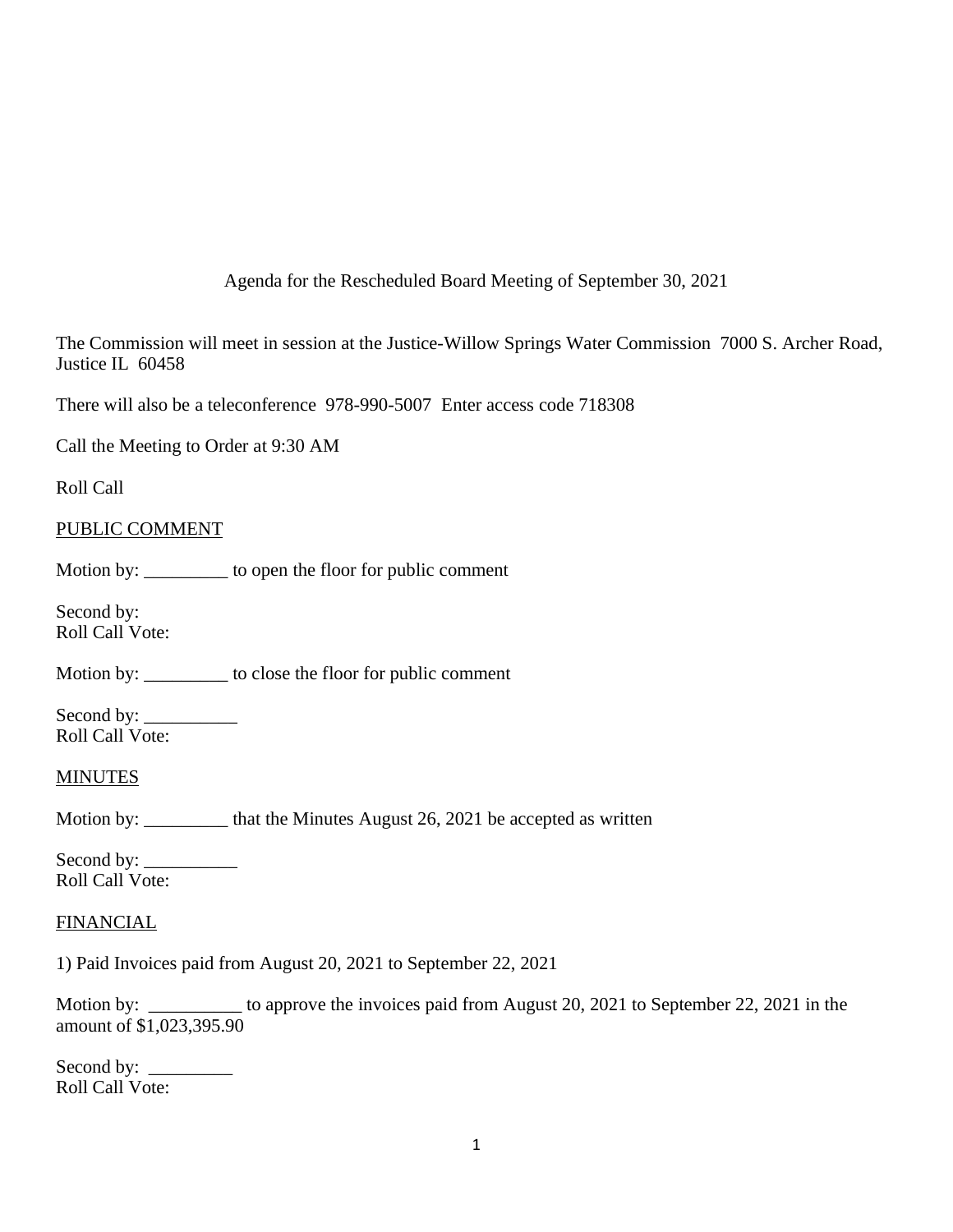2) Cash in Banks All Accounts August 2021

File: Cash in Bank

3) Republic CD Renewal

File: Expired CD's

4) 30 ILCS 235/2 Public Funds Investment Act

File: Authorized Investments

5) August 2021 Budget Comparison

File: 2021 Budget

## 2020 AUDIT

6) Letter dated September 22, 2021 from Director Colleen H. Kelly and Office Manager Penny Mulcahy to Lauterbach & Amen, LLP

Re: Representation Letter Fiscal Year Ending December 2020

## File: 2020 Audit

7) Letter dated September 22, 2021 from Lauterbach & Amen, LLP to the Board of Commissioners

Re: Financial Statement Disclosure Letter Fiscal Year Ending December 2020

File: 2020 Audit

8) Letter dated September 22, 2021 from Lauterbach & Amen, LLP to the Board of Commissioners

Re: Management Letter Fiscal Year Ending December 2020

File: 2020 Audit

9) Annual Financial Report for Fiscal Year ending December 31, 2021

File: 2020 Audit

## COMMISSIONER'S REPORT

Board Discussion and Possible Action on the Following:

- Renewal of Commission Lobbyist Maren Ronan Ltd's Contract as the Commission Lobbyist
- ProChamps Program

10) Project Mobility Donation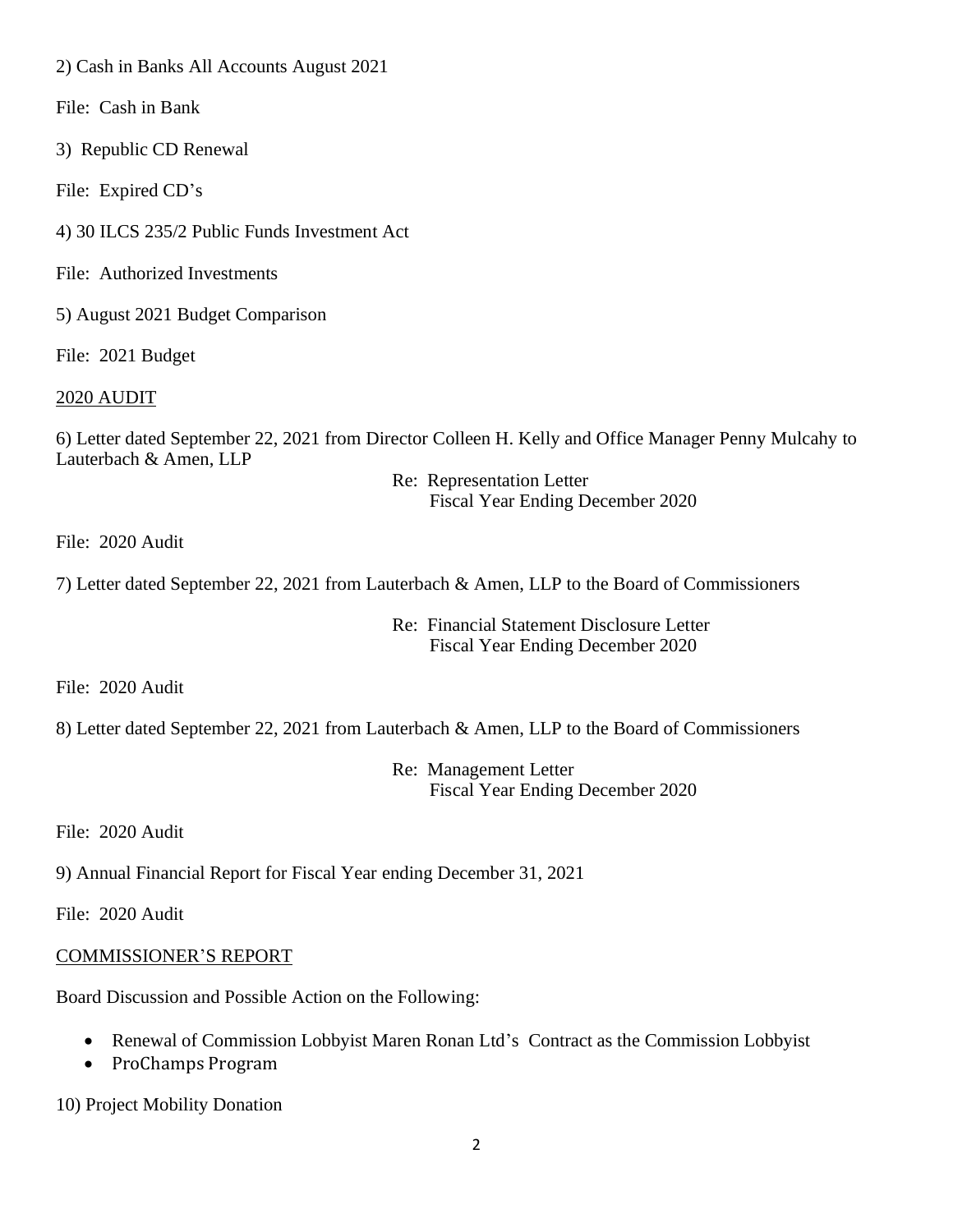Motion by: for the Justice-Willow Springs Water Commission to donate \$1,000.00 to Project Mobility

Second by: \_\_\_\_\_\_\_\_\_\_ Roll Call Vote:

# ENGINEERING / EXECUTIVE DIRECTOR

• Update on Water Main Projects

# LEGAL

11) Email dated September 20, 2021 from Attorney Michael Cainkar to the Commission

Re: Motion of Dismissal B & D Investment Group 8507-8527 S. 88th Ave

Filer: Customer Account

12) ORDINANCE NO. 21-2

ORDINANCE AUTHORIZING THE DONATION OF CERTAIN SURPLUS PERSONAL PROPERTY OWNED BY THE JUSTICE-WILLOW SPRINGS WATER COMMISSION TO THE VILLAGE OF JUSTICE

Motion by: to approve Ordinance 21-2 and Ordinance Authoring the Donation of Certain Surplus Property Owned by the Justice-Willow Springs Water Commission to the Village of Justice

Second by: Roll Call Vote:

## EXECUTIVE DIRECTOR'S REPORT

- Burr Ridge Inter-connect
- Meter Program Update
- Pump House Repair/Update

## CUSTOMER / COMMUNITY MATTERS

Board Discussion and Possible Action on the Following:

13) Letter from Helena Szuba, 9228 Jocare Drive, Justice to the Commission

Re: Bill Reduction

File: Customer Account

14) Letter dated September 14, 2021 from David C. Dineff, 7936 W. 87<sup>th</sup> St, Justice to the Commission

Re: Bill Reduction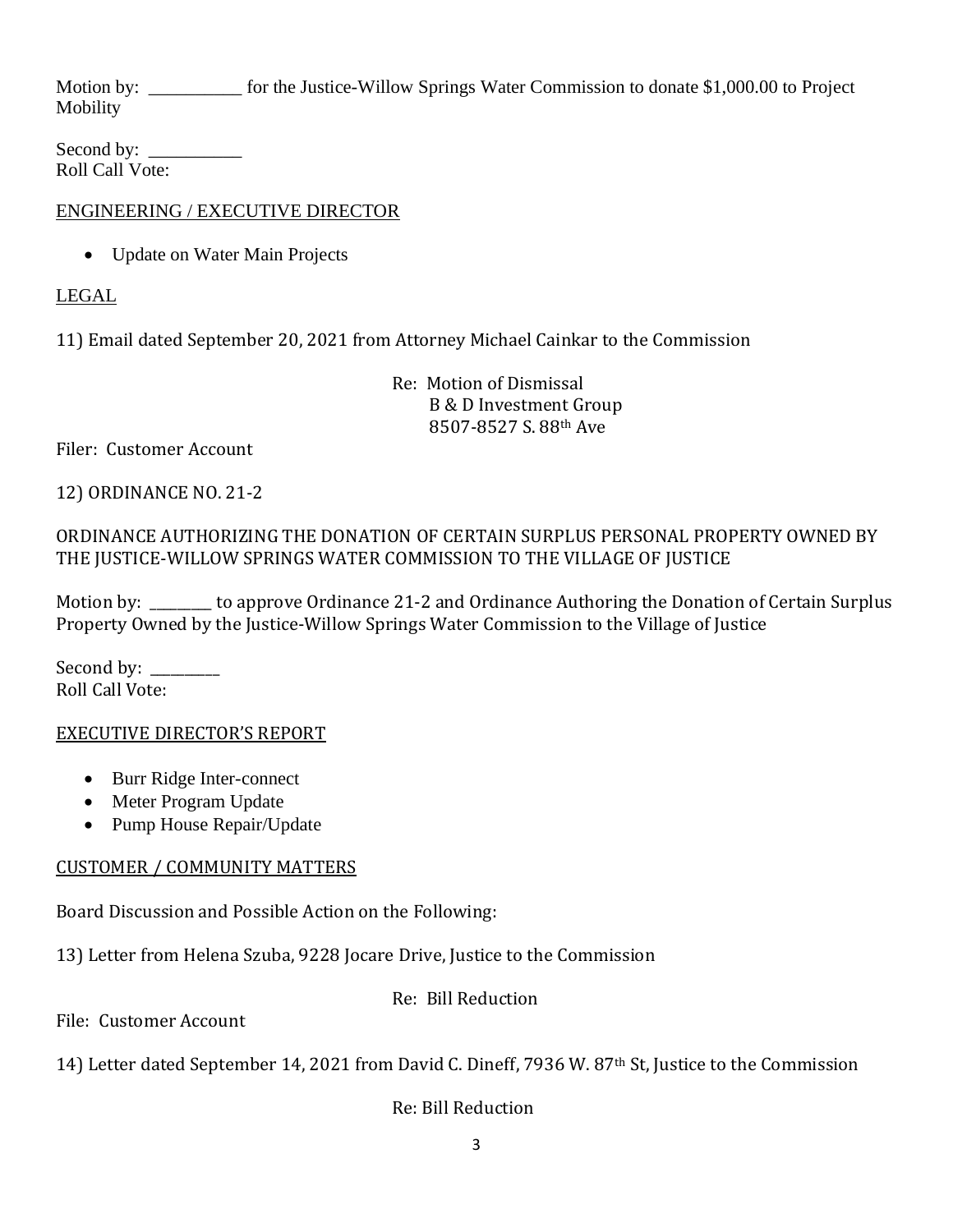File: Customer Account

15) Letter dated September 17, 2021 from Barbara Mitchell, 8600 Wolf Rd, Willow Springs to the Commissioners

Re: Refund \$169.50

- File: Customer Account
- 16) E-mail dated September 23, 2021 from Mack Trujillo, 8838 Archer, Willow Springs to the Commission

File: Customer Account

17) Letter dated August 25, 2021 from Willow Springs Village President Melissa Neddermeyer to Director Colleen Kelly

Re: Thank you

Re: Bill Write Off

- File: Village of Willow Springs
- 18) Thank you card from Village of Justice Trustee Jeffrey Allen to the Commission
- File: Village of Justice

### PERSONNEL MATTERS

#### OLD BUSINESS

• Present any Old Business

## NEW BUSINESS

• Present / Consider any New Business

#### CLOSED SESSION

A Closed Session, as permitted by 5 ILCS 120/2, will be held to discuss and consider the appointment, compensation, discipline, performance, or dismissal of specific employees of and / or to the Commission.

Motion by: \_\_\_\_\_\_\_\_\_\_\_ that the Commission suspends the regular meeting and enter into a closed session to discuss and consider the appointment, compensation, discipline, performance, or dismissal of specific employees of and / or to the Commission

Motion by: \_\_\_\_\_\_\_\_\_\_ that all Correspondence and Documents received by and / or presented to the Commission for this meeting be received, accepted, and filed as noted

Second by: Roll Call Vote:

Motion by: that the Commission adjourns the Rescheduled Board Meeting of September 30, 2021